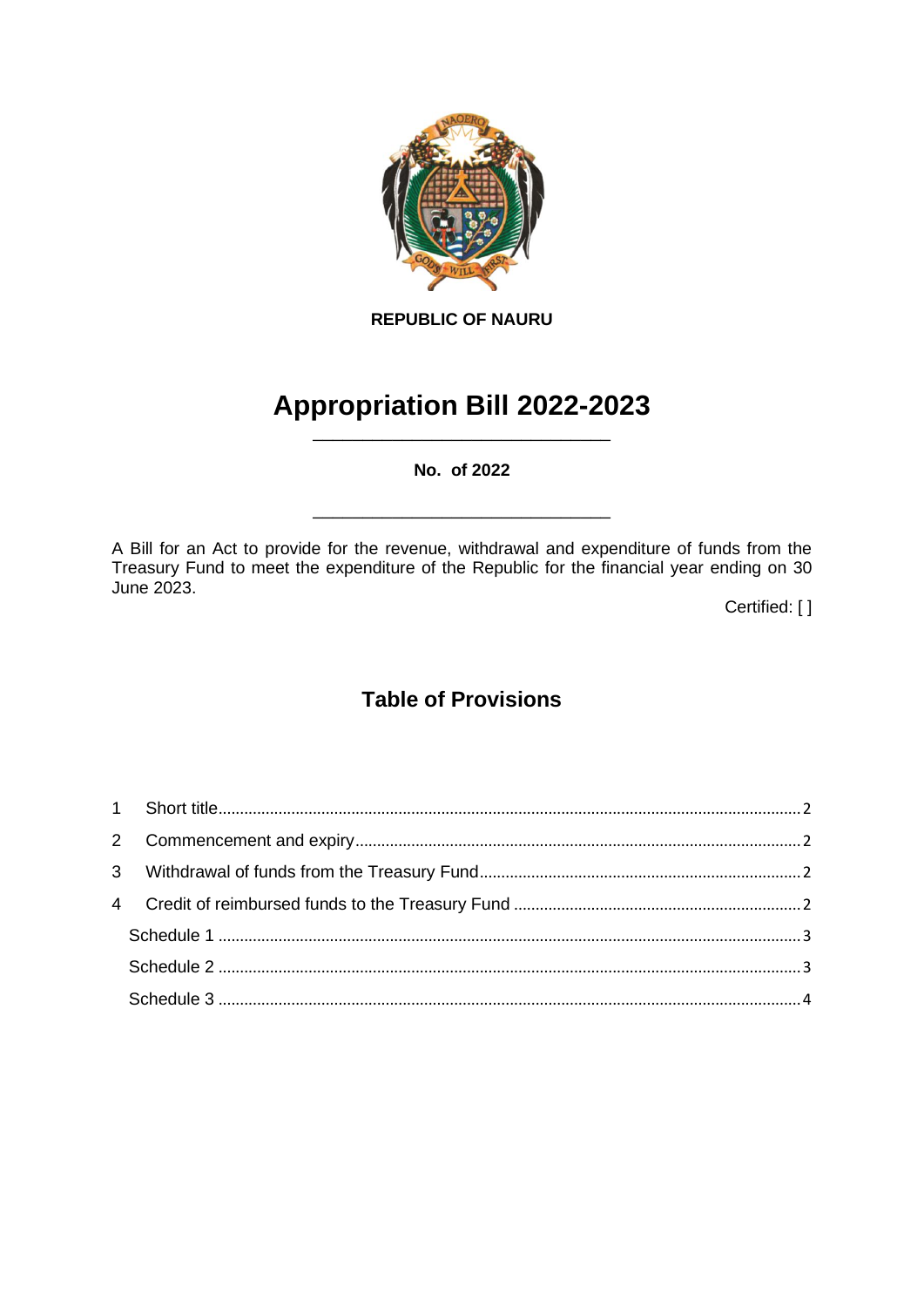Enacted by the Parliament of Nauru as follows:

## <span id="page-1-0"></span>**1 Short title**

This Act may be cited as the *Appropriation Act 2022-2023.*

#### <span id="page-1-1"></span>**2 Commencement and expiry**

- (1) This Act commences on certification by the Speaker.
- (2) This Act expires at the end of 30 June 2023.

### <span id="page-1-2"></span>**3 Withdrawal of funds from the Treasury Fund**

- (1) An amount not exceeding **\$252,779,965** may be withdrawn from the Treasury Fund and expended as authorised in the 6th column of Schedule 3 and detailed in the Estimates of Revenue and Expenditure presented to Parliament on 31 May 2022.
- (2) Where the Cabinet considers it necessary to increase the amount assigned in the estimates to a particular sub-division within a division, the Cabinet may direct that there shall be applied to the aid of that sub-division a further sum out of any surplus arising on any other sub-division within the same division, but so that the total amount withdrawn and expended does not exceed the amount authorised for that division in Schedule 3.

#### <span id="page-1-3"></span>**4 Credit of reimbursed funds to the Treasury Fund**

- (1) Any reimbursable funds may be credited to the sub-division of a division from which such funds were originally expended.
- (2) The reimbursed funds credited to a sub-division of a division under subsection (1), may be withdrawn and expended as authorised in Schedule 3.
- (3) Any reimbursable funds that are not credited to the sub-division from which they were originally expended, shall be recorded as a receipt of revenue.
- (4) In this Section, *'reimbursed funds'* means any funds withdrawn from the Treasury Fund and expended as authorised in Schedule 3 that are later wholly or partly reimbursed to the Treasury Fund during the financial year ending 30 June 2023.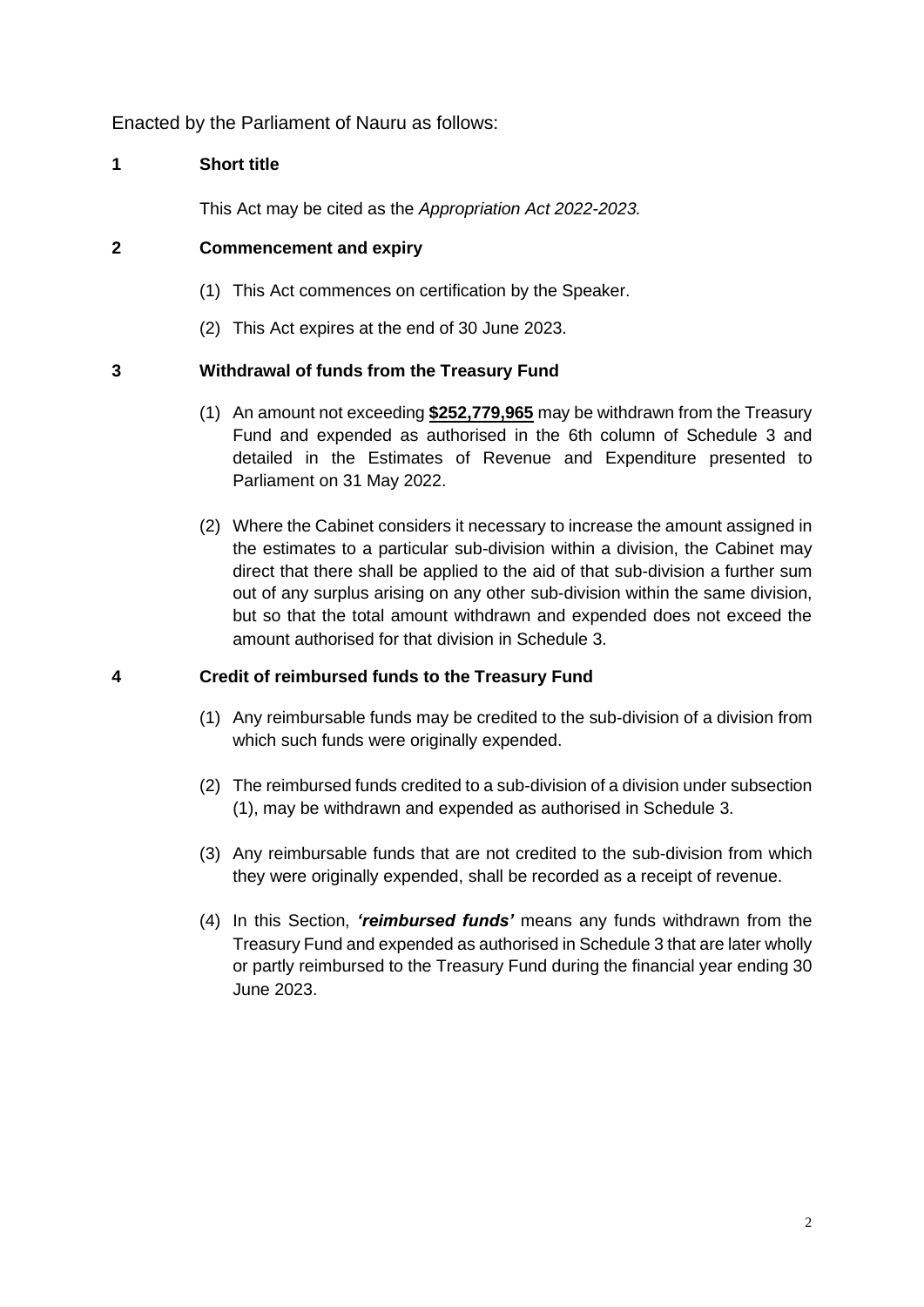# **Schedule 1**

<span id="page-2-0"></span>

| 2022-2023 Appropriation bill Aggregate Summary |                |               |                   |                |                     |             |               |  |
|------------------------------------------------|----------------|---------------|-------------------|----------------|---------------------|-------------|---------------|--|
|                                                | 2020-21        | 2021-22       | 2021-22           | 2021-22        | 2021-22 YTD         | 2021-22     | 2022-23       |  |
|                                                | Preliminary    | Approved      | <b>Supp Bills</b> | <b>Revised</b> | <b>Actual &amp;</b> | Pojected    | Approved      |  |
| <b>Description</b>                             | Actual         | <b>Budget</b> |                   | <b>Budget</b>  | Commitment          | Actual      | <b>Budget</b> |  |
|                                                |                |               |                   |                |                     |             |               |  |
| Revenue                                        | 271,469,525    | 244,123,361   | 94.150.942        | 338,274,303    | 298,422,898         | 322,684,196 | 253,329,350   |  |
| Expenditure                                    | 279.843.596    | 244.023.361   | 93.954.487        | 337,977,848    | 235.122.536         | 305.028.682 | 252,779,965   |  |
| <b>Balance</b>                                 | 8.374.071<br>۰ | 100,000       | 196.455           | 296.455        | 63,300,362          | 17,655,514  | 549.385       |  |

## **2022-2023 Appropriation Bill Aggregate Summary**

## **Schedule 2 2022-2023 Appropriation Bill Revenue Details**

<span id="page-2-1"></span>

|                                                           | 2020-21<br>Preliminary | 2021-22<br>Revised | 2021-22<br><b>YTD Actual</b> | 2021-22<br>Projected | 2022-23<br>Approved |
|-----------------------------------------------------------|------------------------|--------------------|------------------------------|----------------------|---------------------|
| <b>Description</b>                                        | Actual                 | <b>Budget</b>      |                              | Actual               | <b>Budget</b>       |
|                                                           | \$                     | \$                 | \$                           | \$                   |                     |
| 03 - Chief Secretariat                                    | 59,110                 | 43,665             | 28,820                       | 32,937               | 31,560              |
| 09 - Electoral Commission                                 | 85,120                 | 19,904             | 680,570                      | 777,794              | 84,280              |
| 11 - Finance Secretariat                                  | 761                    | 2,000              | 3,500                        | 4,000                | 2,000               |
| 12 - Finance - Public Debt                                | $\Omega$               | 33,399,842         | 16,108,339                   | 19,024,947           | 16,016,563          |
| 15 - Nauru Revenue Office                                 | 66,994,103             | 57,120,000         | 56,904,058                   | 57,295,168           | 34,750,004          |
| 16 - Finance - Other Payments                             | 25,399,526             | 16,000,351         | 6,714,241                    | 14,804,222           | 18,762,375          |
| 17 - Nauru Customs Office (NCO)                           | 19,582,029             | 19,099,027         | 17,456,925                   | 17,457,068           | 19,286,128          |
| 18 - Nauru Regional Processing Centre (NRPCC) Corporation | 20,001,504             | 20,000,004         | 18,333,337                   | 20,952,385           | 0                   |
| 21 - CIE                                                  | 7,100                  | 5,000              | 5,940                        | 6,789                | 5,000               |
| 31 - Fisheries                                            | 60,252,587             | 59,900,000         | 52,796,259                   | 56,553,557           | 54,530,000          |
| 41 - Police                                               | 178,170                | 212,640            | 218,473                      | 249,683              | 246,420             |
| 42 - Dept of Multi Cultural Affairs                       | 74,576,517             | 128,621,817        | 124,798,370                  | 130,526,709          | 101,242,500         |
| 43 - Justice - Secretariat                                | 822,375                | 709,756            | 560,742                      | 640,847              | 630,961             |
| 44 - Judiciary                                            | 55,053                 | 52,043             | 39,496                       | 45,139               | 52,043              |
| 45 - Border Control                                       | 1,914,948              | 1,670,444          | 1,645,824                    | 1,880,941            | 2,963,704           |
| 46 - Correctional Services                                | 2,100                  | 0                  | 14,814                       | 16,930               | 18,552              |
| 50 - Directorate of TVET                                  | 37,105                 | 34,738             | 21,060                       | 24,069               | 24,060              |
| 60 - COVID-19 task force                                  | 0                      | 0                  | 25,000                       | 28,571               | 0                   |
| 61 - Health                                               | 97,073                 | 59,205             | 1,049,668                    | 1,199,621            | 775,639             |
| 62 - Sports                                               | 0                      | 0                  | 2,000                        | 2,286                | 0                   |
| 83 - Media Bureau                                         | 67,912                 | 64,000             | 17,070                       | 19,509               | 19,500              |
| 84 - Lands & Survey                                       | 7,550                  | 7,052              | 17,790                       | 20,331               | 18,348              |
| 85 - Lands Committee                                      | 26,175                 | 16,900             | 14,450                       | 16,514               | 16,500              |
| 91 - Transport Secretariat                                | 1,292,368              | 1,231,915          | 957,917                      | 1,094,767            | 3,849,213           |
| 95 - ICT                                                  | 10,340                 | 4,000              | 8,235                        | 9,411                | 4,000               |
| <b>Total Revenue</b>                                      | 271,469,525            | 338,274,303        | 298,422,897                  | 322,684,196          | 253,329,350         |